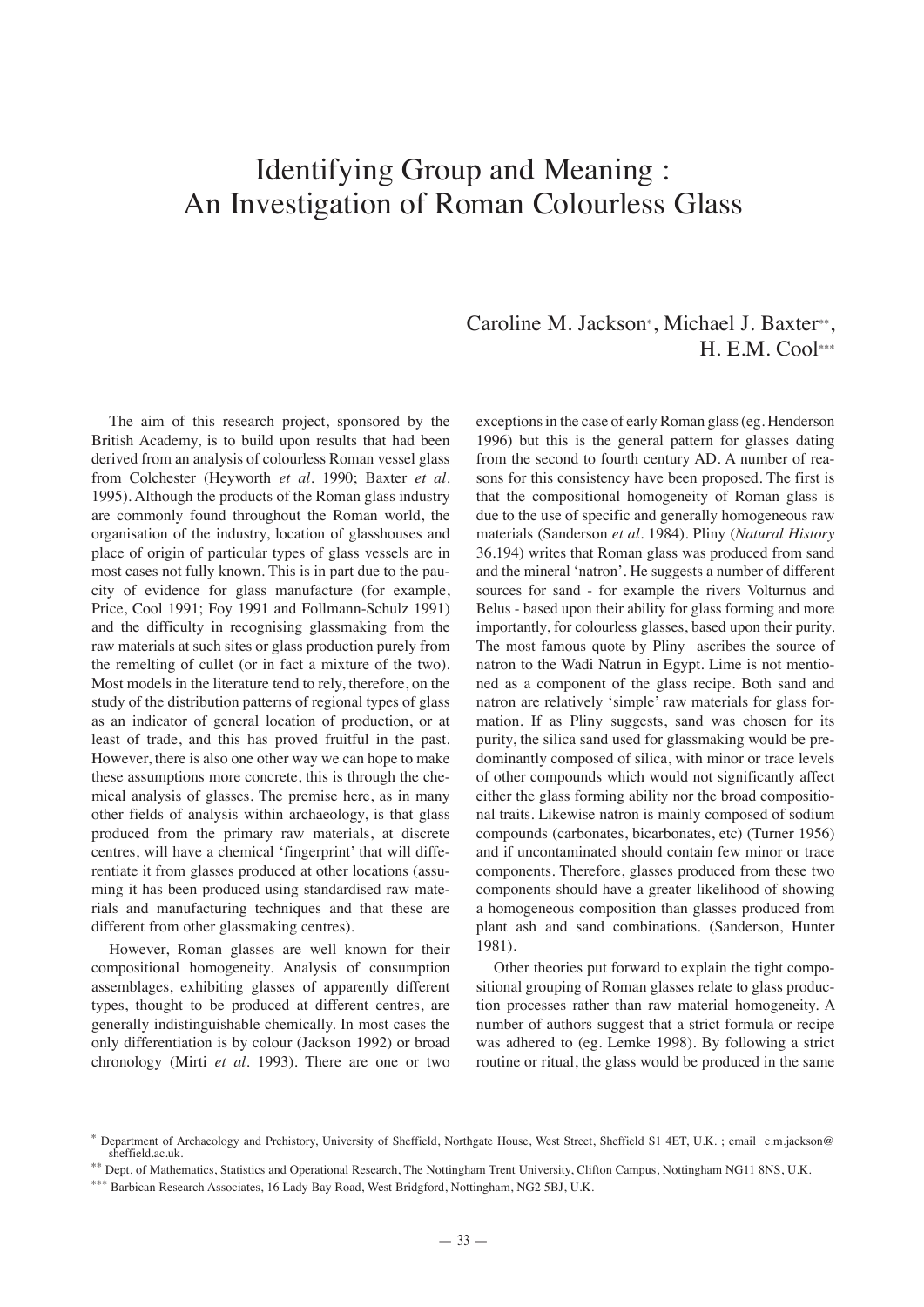way each time, using the same raw materials, preparation processes, recipes and production technology, resulting in a glass of consistent composition. With more homogeneous raw materials the use of a strictly controlled recipe would aid in the production of a more homogeneous glass. Related to the theme of a ritual or formula employed in glass production, Rehren has put forward a model for partial melting, initially for Egyptian glasses, but also with a view to Roman glasses. This is where the glass composition is related to the cotectic trough leading from the eutectic region in an equilibrium phase diagram, for glass compositions based upon a three component system (Rehren 2000). In this way the raw materials are melted until this 'equilibrium composition' is achieved and any undissolved raw materials are 'removed' from the glass and discarded (Rehren *et al.* 1998, Rehren 2000, 2001). This equilibrium composition would necessarily be similar in glasses produced from similar raw materials for the three component system, such as natron, sand and lime. It is unclear how other minor components present in the raw materials in different forms would affect this equilibrium composition, or would be taken up by the resulting glass formation. He suggests this mechanism would account for the consistent composition seen in Roman glasses, with only small deviations between different groups of glasses.

These theories all relate to the production of glass from the raw materials. One major factor which should not be overlooked in the Roman world is the re-use of glass in the form of cullet. It has been widely documented (e.g. Price 1978) that Roman glass was collected for remelting and traded some distances. This is also known to have continued into later periods (Hawthorne, Smith 1979; Freestone 1992). The continual remelting of glass is thought to have produced a stable and constant composition.

If we move away from raw materials and glass production processes and move towards the organisation of production as a means of explanation for compositional continuity or change, two models dominate the current literature. The first, and perhaps what may be considered the longest held view, assumes glass was made from the raw materials on a relatively 'small' scale at a large number of local or regional glasshouses. However, few glasshouses have been discovered where it can be suggested that glass was produced from the raw materials and that glass production was not a feature of the continual remelting of cullet (although this may be a feature of the complexity of identifying manufacturing locations). For example for sites identified in Britain, small scale remelting appears to have taken place at Mancetter, Leicester, Wilderspool and others (Price, Cool 1991). So far, only at one site in York is there tentative evidence that glass production may have taken place (Jackson *et al.* 1998). Even at more extensive glassmaking locations such at the fourth century site at Jalame the evidence suggests glass melting rather than production from the raw materials (Weinberg 1988). In contrast to this, however, recent material ana-

lysed by Wedepohl suggests that the large complex of fourth century glass furnaces found in the Hambach forest, Germany, may have been producing glass from the raw materials (Glaitzsch 1991; Wedepohl, Baumann 2000). This last site may be a first indication of the missing link in the archaeological record, others have yet to be identified. In each of these cases, whether the raw materials are local or imported, it could be assumed, that the composition of the glass *may* be similar within each glassmaking complex, but different from other glass production centres. In this model it should be possible to identify different groups which have regional identity if the glass producing locations are known.

An alternative model for glass production in the immediate post-Roman and Roman world has recently been put forward by Freestone *et al.* (2002). He argues that glass may not have been manufactured in a large number of small workshops located throughout the empire, but produced in a small number of very large primary glass making installations, such as those from the Graeco-Roman, Byzantine and early Islamic periods found in Egypt and Israel (Freestone *et al.* 2002, Nenna *et al.* 2000, Gorin-Rosen 2000). Glass chunks would then be moved to small 'forming' locations where final shaping and forming of glass would take place. Whilst providing a coherent explanation for glass production in these periods, similar installations have yet to be found in the Roman world. And for those small scale installations where it is evident glass blowing was taking place using preformed glass, the form of waste recovered is cullet only rather than the raw glass chunks or ingots which would support this model.

Therefore, in the absence of a definitive model for Roman glassmaking and the evidence for its production, chemical analysis must use the evidence available to understand either compositional groups formed by differences in chemistry, or chemically similar types of glass. And, if we are to understand glass manufacture in the Roman world, in the absence of suitable archaeological evidence in the form of identifiable primary glass production locations, a comprehensive and structured analysis of glass must be undertaken using the contextual, typological and technological evidence from consumption assemblages of glass.

The next step is therefore to look at specific typologically defined groups of glasses to ascertain if different compositional groups can be identified and what these compositional groups may mean. Colourless glass was chosen for the initial work at Colchester because it is relatively easy to trace changes in its use. It tends to be used for good quality tablewares and is subject to changing fashions meaning that particular forms can have quite short lifespans. Colourless glass, also, requires care in selection of raw materials and presumably selective recycling of cullet - so that the colour, clarity and quality of the glass can be maintained.

The initial project, published in 1995, on colourless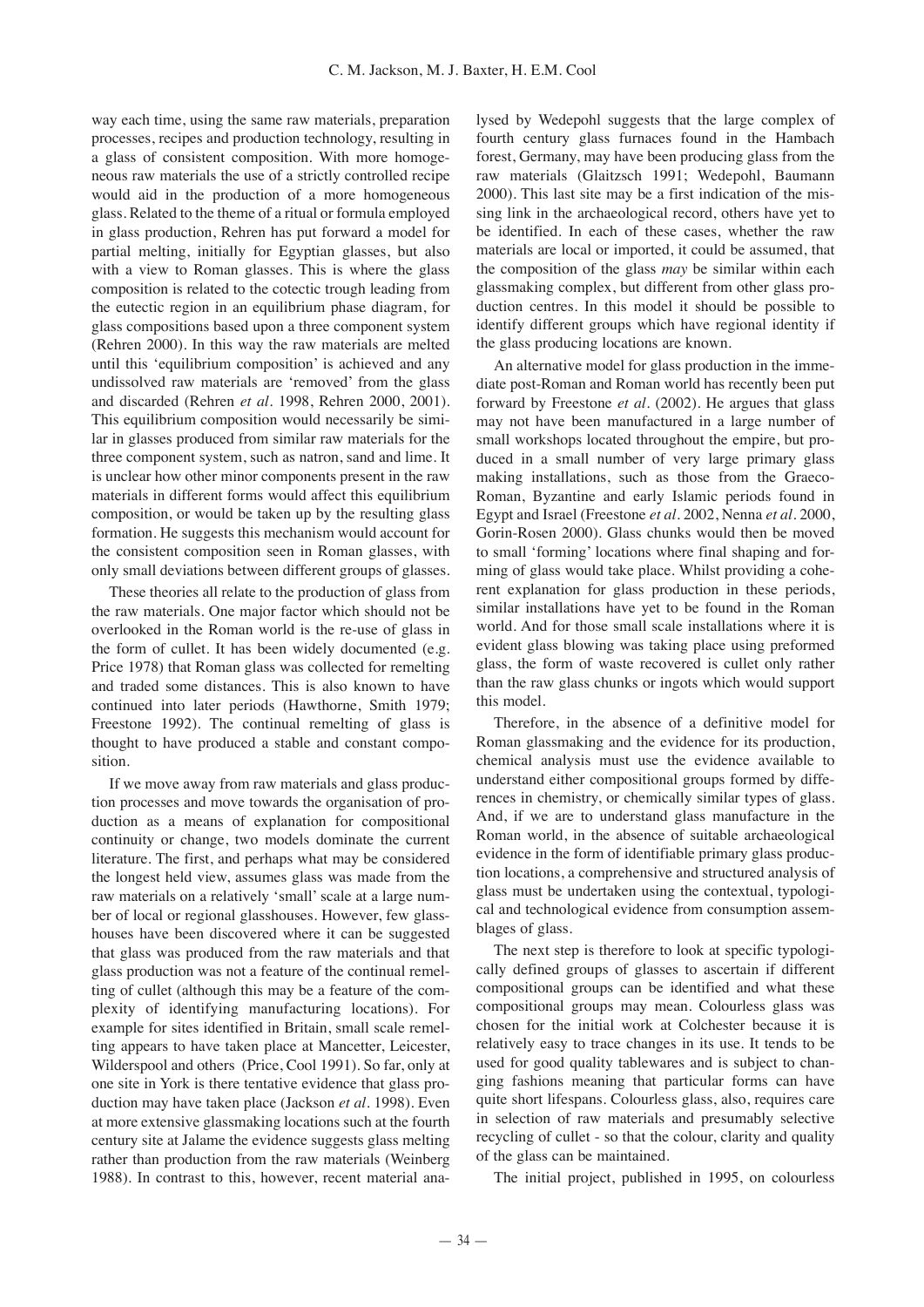glass from Colchester analysed fragments from four typologically distinct groups of vessels that spanned the mid 1<sup>st</sup> to mid 3<sup>rd</sup> century period by inductively coupled plasma spectrometry (ICPS) (Baxter *et al.* 1995). The initial results showed that although the groups did not separate easily, the compositional variation within the groups varied raising hopes that it would be possible to explore the development of the Roman colourless glass making and working industry. The principle aim of the current work was to gather a much larger number of colourless glass fragments from the same four typological groups from a range of sites in Britain to check whether the differences in compositional variation seen at one site, Colchester, were present throughout Roman Britain.

#### 1. The glass

In total 243 vessels were chosen for analysis and subsequently sampled. All of the fragments were selected on the basis that they could be assigned with certainty to one of the four types.

Type 1 is the cast colourless bowl (Cool, Price 1995, 37).

Type 2 is the externally ground facet-cut beaker (Isings Form 21; Cool, Price 1995, 71).

Type 3 is the wheel-cut beaker (Cool, Price 1995, 79).

Type 4 is the cylindrical cup with double base ring (Isings Form 85b; Cool, Price 1995, 82).

Types 1 and 2 were in use contemporaneously between *c.* AD 70 and AD 160 and have an empire-wide distribution. Type 3 appears in the late 1st century but is most popular in the middle third of the 2nd century. It would appear to have gone out of use by *c.* AD 175. Type 4 which comes into use  $c$ . AD 160/70, is the dominant drinking vessel form of the later 2nd to early 3rd century and probably goes out of use by the mid 3rd century. Both types 3 and 4 have a more restricted distribution than types 1 and 2 as they are characteristic of the north-western provinces of the Empire.

The samples came from 16 different sites whose location is indicated in Table 1. The aim was to select a core of sites which could both provide a number of samples from each type and which were geographically distributed throughout Roman Britain. The majority of glass came from the sites of Caerleon, Canterbury, Castleford, Chester, Colchester, Gloucester, Leicester, Lincoln, Verulamium and York. Smaller groups of material were also analysed from London, Sleaford, Stanwick, Wilcote, Winchester and Wroxeter. The number of samples analysed, belonging to each type, is shown in Table 1.

| Site            | Type 1         | Type 2         | Type 3 | Type 4 | <b>Total</b> |
|-----------------|----------------|----------------|--------|--------|--------------|
| Caerleon        | 2              | 3              | 3      | 7      | 15           |
| Canterbury      | 1              | 2              | 3      | 13     | 19           |
| Castleford      | 2              | 9              | 10     | 6      | 27           |
| Chester         | $\overline{a}$ | 6              | 1      | 5      | 12           |
| Colchester      | 6              | 7              | 9      | 10     | 32           |
| Gloucester      | 4              | 3              | 2      | 8      | 17           |
| Leicester       | 2              | 1              | 1      | 5      | 9            |
| Lincoln         | 1              | 4              | 3      | 12     | 20           |
| London          |                | 14             |        |        | 14           |
| Sleaford        |                |                | -      | 1      | 1            |
| <b>Stanwick</b> |                |                |        | 1      | 1            |
| Verulamium      | 11             | 3              | 10     | 19     | 43           |
| Wilcote         | 1              | 2              |        | 1      | 4            |
| Winchester      | 1              | $\overline{2}$ |        | 3      | 6            |
| Wroxeter        |                |                | 4      | 1      | 5            |
| York            | 2              | 6              | 5      | 5      | 18           |
| <b>Total</b>    | 33             | 62             | 51     | 97     | 243          |

## 2. Analysis

Table 1 — Number of samples analysed by type and find location.

The analysis was carried out at the NERC Inductively Coupled Plasma Spectrometry (ICPS) facility within the Department of Geology, University of London, Royal Holloway, Egham, using a Philips PV8050 Spectrometer with PV8490 ICP source unit. In excess of 20 major, minor and trace elements were analysed for, of which 11 are pertinent to the following discussion, these are  $Al_2O_3$ ,  $Fe_2O_3$ , MgO, CaO, Na<sub>2</sub>O, K<sub>2</sub>O, TiO<sub>2</sub>, P<sub>2</sub>O<sub>5</sub>, MnO, Pb, Sb. The methodology applied is that given by Thompson and Walsh (1983) for silicate analysis, adapted for glass analysis (Heyworth *et al.* 1991, Jackson 1992). Dissolution of powdered samples of glass takes place in a mixture of hydrofluoric and perchloric acids, silica being removed in the process as silicon tetrafluoride.

The results of the analysis were calibrated for drift, checked against glass standards (Corning A and B, Society of Glass Technology Glass Standard no. 4, National Bureau of Standards SRM 621 and Pilkingtons Synthetic glass standard 76-C-150), and any further corrections applied. A more detailed account of the procedures involved will be documented in a future paper. A statistical analysis of this data was carried out and a selection of the provisional results are presented below.

#### 3. Provisional results

Standard methods of multivariate analysis, applied to the data for each type separately, suggested distinct groupings *within* each type. These trends within the data were unexpected, as they were not apparent in the initial analysis of the glass from Colchester. However, the full results of this study will not be presented here; the following section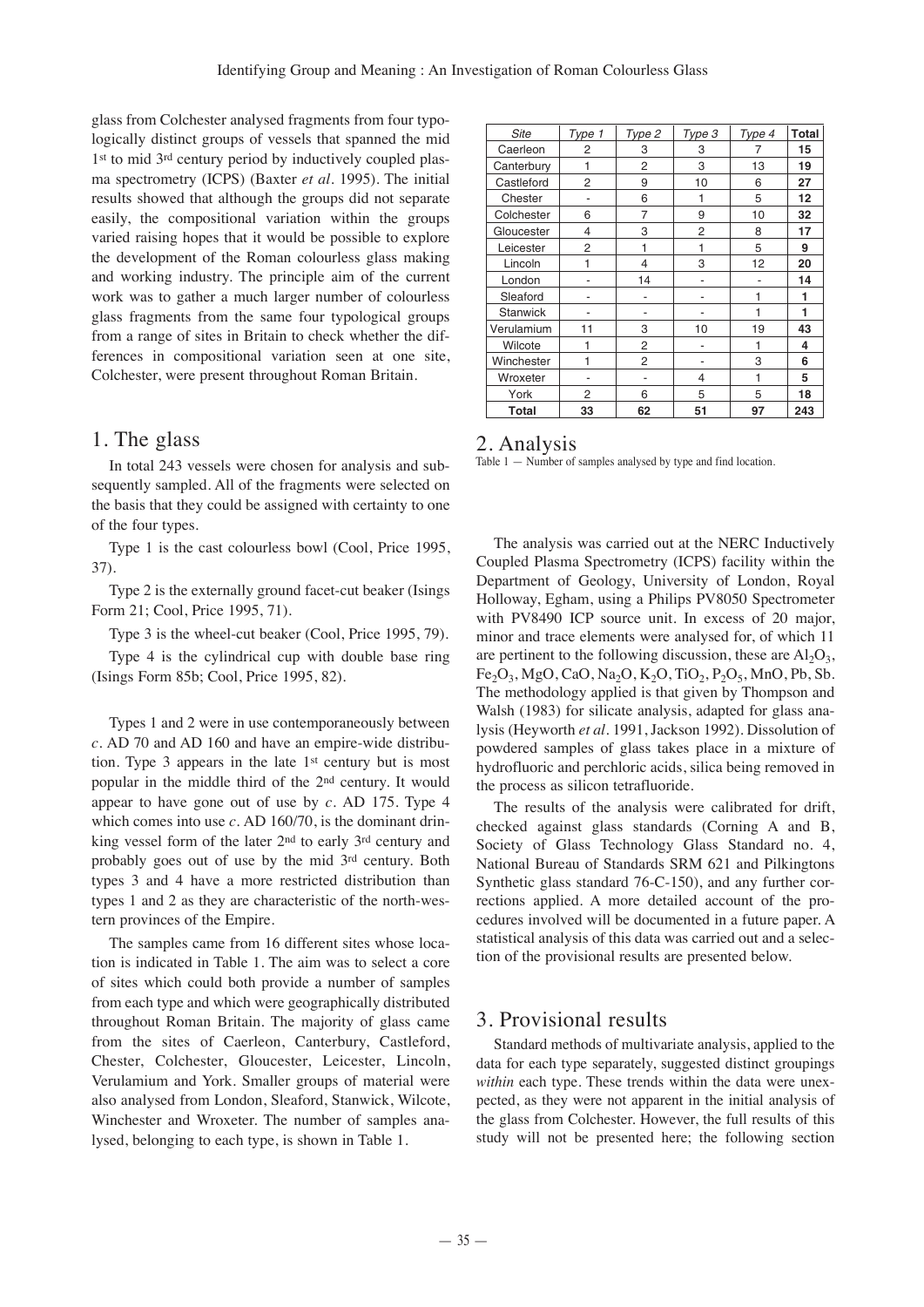gives an illustration of the preliminary findings using a sub-set of the data, that of cylindrical cups.

Colourless cylindrical cups presented the most surprising results. In the analysis of the Colchester data (Baxter *et al.* 1995) of the four typological groups analysed cylindrical cups were compositionally the most stable (53 specimens). However, with the larger data set presented here (97 specimens), distinct compositional groupings were detected *within* this type.

The statistical analysis of the chemical data suggests there may be either two or three groups (Fig. 1). Group 1 differs most noticeably from the other two in having higher levels of Mn, K, Na, Ca and Fe. Groups 2 and 3 can be almost completely separated out from Group 1 by values of Mn. Groups 2 and 3 differ most obviously with respect to the levels of Mg and Sb (Table 2). The distribution of the different groups according to the sites they were found on is shown in Table 3. As can be seen though some sites tend to be dominated by examples in a single group (Colchester and Winchester - Group 1; Caerleon and York - Group 3), there is a tendency for the sites with 5 or more specimens to be more evenly split between the groups. There is the possibility that Groups 2 and 3 may not be distinct compositions but merely parts of a continuum, however, when these two groups are combined again no obvious geographical distribution is apparent.

The interpretation of these groups is still underway. If these compositions represent the products of different glass-houses as may be suggested if we assume glass was produced in a number of regional centres, then, on the whole, their products seem to be being traded throughout the province as there is no *simple* geographical explanation for the distribution. A similar hypothesis can be assumed for large-scale mass production (see discussion below).

If we are to assume that findspot is not a contributory factor in group, but trade may be, by analysing trade patterns of other materials, some correlation may be apparent. The most comprehensively studied material known to have been produced in Britain is pottery. However, initial enquiries into the link between the glass groupings illustrated above and specialist pottery trade distributions such as those of mortaria at the same sites (eg. Tyers 1996, Monaghan 1997, Bidwell 1999, Rush *et al.* 2000, Zienkiewicz 1992) have not shown any discernible pattern. Chronological analysis of the groups has shown some tentatively positive results, however this work is still underway and will be reported in a subsequent paper.

| <b>Site</b>     | <b>Cluster 1</b> | <b>Cluster 2</b> | <b>Cluster 3</b> | <b>Total</b> |  |
|-----------------|------------------|------------------|------------------|--------------|--|
| Caerleon        |                  | 0                | 6                | 7            |  |
| Canterbury      | 6                | 4                | 3                | 13           |  |
| Castleford      | 3                | 2                | ი                | 5            |  |
| Chester         | 2                | 2                |                  | 5            |  |
| Colchester      | 7                | 1                | 2                | 10           |  |
| Gloucester      | 4                | 0                | 2                | 6            |  |
| Leicester       | 2                |                  | 2                | 5            |  |
| Lincoln         | 4                | 3                | 5                | 12           |  |
| Sleaford        | ი                |                  | ი                |              |  |
| <b>Stanwick</b> | ი                |                  | ი                |              |  |
| Verulamium      | 7                | 6                | 5                | 18           |  |
| Wilcote         |                  | 0                | ი                | 1            |  |
| Winchester      | 3                | 0                | 0                | 3            |  |
| York            |                  |                  | 3                | 5            |  |
| Total           | 41               | 22               | 29               | 92           |  |

Table 3 — Distribution of cylindrical cups by site and chemical group.

Therefore with the cylindrical cups we have shown that there appear to be either two or three clear compositional groups formed by subtle differences in composition. Thus, we have a very well understood and studied group of glass, where we know their type, their geographical findspots, and in many cases they come from dated contexts, yet at this point in time these chemical groups cannot be explained in any simple manner.

### 4. Discussion and Conclusions

The aim of compositional analysis is to form groups of glasses based upon similarities or differences in their compositional patterns in order to make assessments concerning their mode of manufacture (most often related to technology or provenance of an artefact). Inextricably linked to this, is an assumption that a glass group is a unit which has meaning within a framework of known archaeological parameters such as chronology, finds location and type. It is only by the use of all these factors that we can hope to obtain a meaningful interpretation of glass in the Roman world.

The difficulties in the interpretation of compositional data were outlined in the introduction. This study alone cannot hope to fully resolve these difficulties. One such problem is the consistent and homogenous composition of Roman glasses through time and space. The analysis of cylindrical cups above shows that these glasses fit within the generally defined composition of Roman glasses and

| Sample    |      | $\vert$ Al $_2$ O $_3\vert$ Fe $_2$ O $_3\vert$ MgO $\vert$ CaO $\vert$ Na $_2$ O $\vert$ K $_2$ O $\vert$ TiO $_2\vert$ P $_2$ O $_5\vert$ MnO $\vert$ Pb $\vert$ |  |                                                                                                             |  |  | Sb |
|-----------|------|--------------------------------------------------------------------------------------------------------------------------------------------------------------------|--|-------------------------------------------------------------------------------------------------------------|--|--|----|
| Group 1   | 1.88 | $\vert 0.42 \vert$                                                                                                                                                 |  | $\vert 0.43 \vert 6.01 \vert 19.03 \vert 0.55 \vert 0.07 \vert 0.06 \vert 0.12 \vert 0.00 \vert 0.48 \vert$ |  |  |    |
| Group 2   | 1.88 | 0.38                                                                                                                                                               |  | $\vert 0.48 \vert 5.28 \vert 18.17 \vert 0.49 \vert 0.07 \vert 0.06 \vert 0.02 \vert 0.00 \vert 0.35 \vert$ |  |  |    |
| l Group 3 | 1.72 | 0.33                                                                                                                                                               |  | $\vert 0.36 \vert 5.12 \vert 18.26 \vert 0.45 \vert 0.06 \vert 0.05 \vert 0.02 \vert 0.00 \vert 0.53 \vert$ |  |  |    |

Table 2 - Mean Values of Oxides Within Each Group.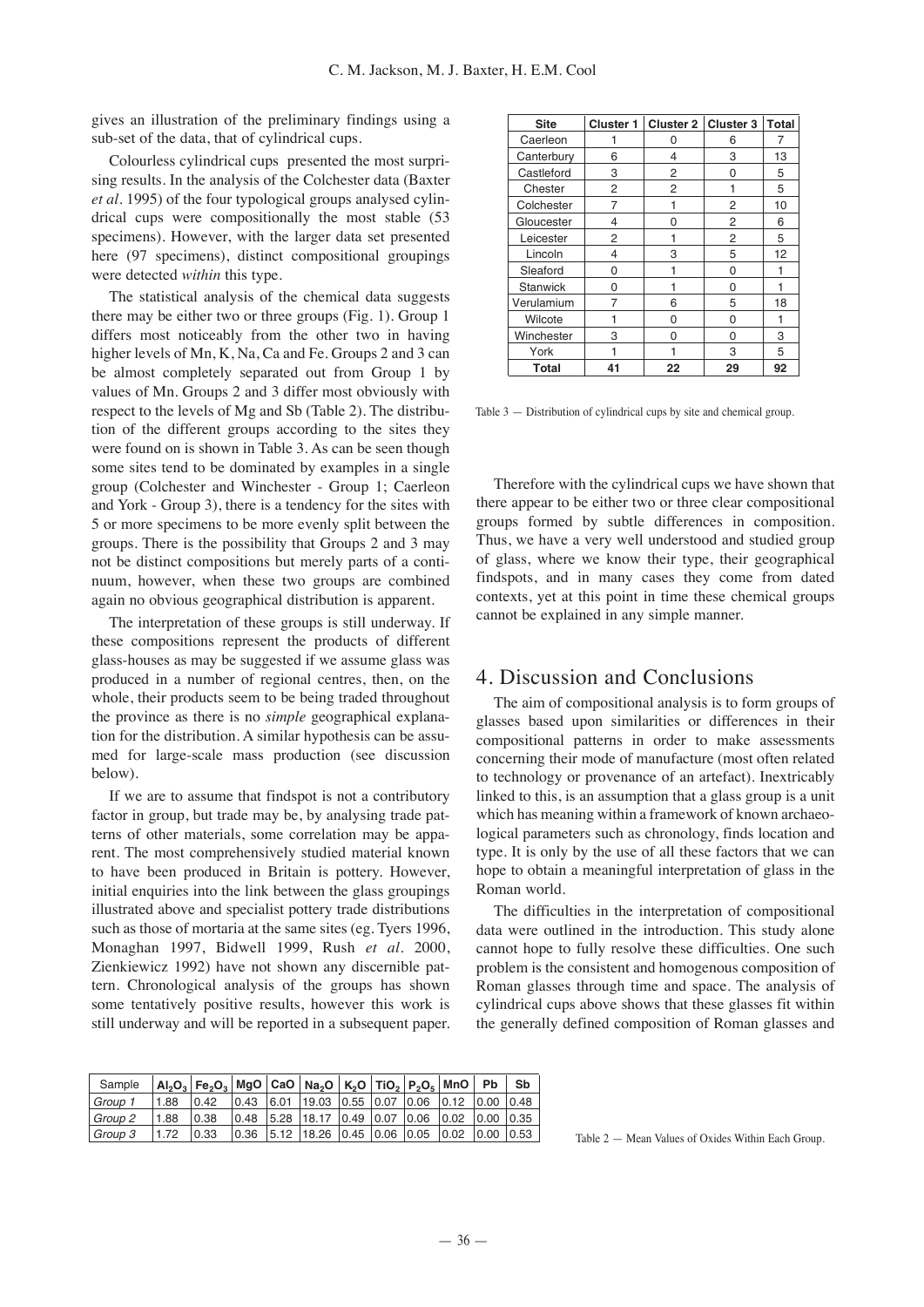

Fig. 1 — Principal components plot of cylindrical cups.

that as a group, on a broad level they are relatively compositionally consistent. However, on a more subtle level, there are compositional differences which suggest that within this overall composition there are three subgroups.

The sub-groups are formed by differences in suites of elements, often dominated by one or two. Some of these differences may be due to human factors such as intentional additives in the glassmaking process (for example difference in the levels of antimony which acts as a decolorizer in colourless glass) but others are probably due to natural variations within the raw materials used in each case (for example differences in magnesium). How can we interpret these differences with respect to the models of glass production presented earlier in this paper?

Small differences between groups of glass can be explained by subtle differences in raw materials and recipes, suggested by the work of Sanderson and Hunter 1981, Henderson 1996 and Lemke 1998 amongst others. There is an inherent difficulty at this level separating those differences due to raw materials and those due to recipe. These differences do not suggest that the glass industry was not a highly organised one within the Roman world, in fact they reinforce it. It is to be expected that small differences will occur within an overall tightly controlled manufacturing procedure, due to raw materials and manufacturing procedures. These differences can only be observed when statistically valid typological groups of glasses have been analysed, such as this study.

How these differences, if produced by natural variations within the raw materials, fit into the Rehren partial melting model remains to be seen with further experimentation, but they suggest there may be other factors which need to be taken account of in this model. For instance the consistent presence of manganese in many of the samples may indicate recycling, which is not taken into account within a partial melting regime based on raw materials. Therefore, it is an extremely difficult task to understand

the procedures involved in the production of Roman glass throughout the empire unless we can fully understand the nature of the raw materials, their compositions and the procedures used in glass manufacture. This is ongoing work.

If we now move from raw materials to glass production, does this small case study help us to understand the organisation of production of the glass industry within the Roman world? Do these groups conform to a model of small-scale regional production or large-scale primary workshops? The model proposed by Freestone suggests large-scale glassmaking installations serving a number of secondary remelting centres. The data presented here would fit this model if we assume there are (at least) three large-scale primary workshops producing (but not necessarily specialising) in colourless glass. The primary glass (with its 'unique' composition) would then be sent to smaller scale secondary working centres where the finished vessels would be produced. The model does not assume that each secondary centre would obtain its glass from only one producer, and the continuum seen in Figure 1 between groups 2 and 3 may suggest some degree of mixing of glass from two centres. It is not apparent from the data how many secondary centres would be producing cylindrical cup as differences in base glass compositions would be defined at the original centre of manufacture. We have yet to find and identify large scale glass installations in the Roman world for the period under study.

However, the data presented above does not preclude small-scale regional centres of production. These could be equally as probable; as in the case of the cylindrical cups discussed above, the model would fit three (or more) small-scale production centres producing glass of a slightly different composition, but to a similar recipe. These have been identified in the archaeological record, although primary glass production at these manufactories cannot be proved.

The work by Freestone is based upon trace and rare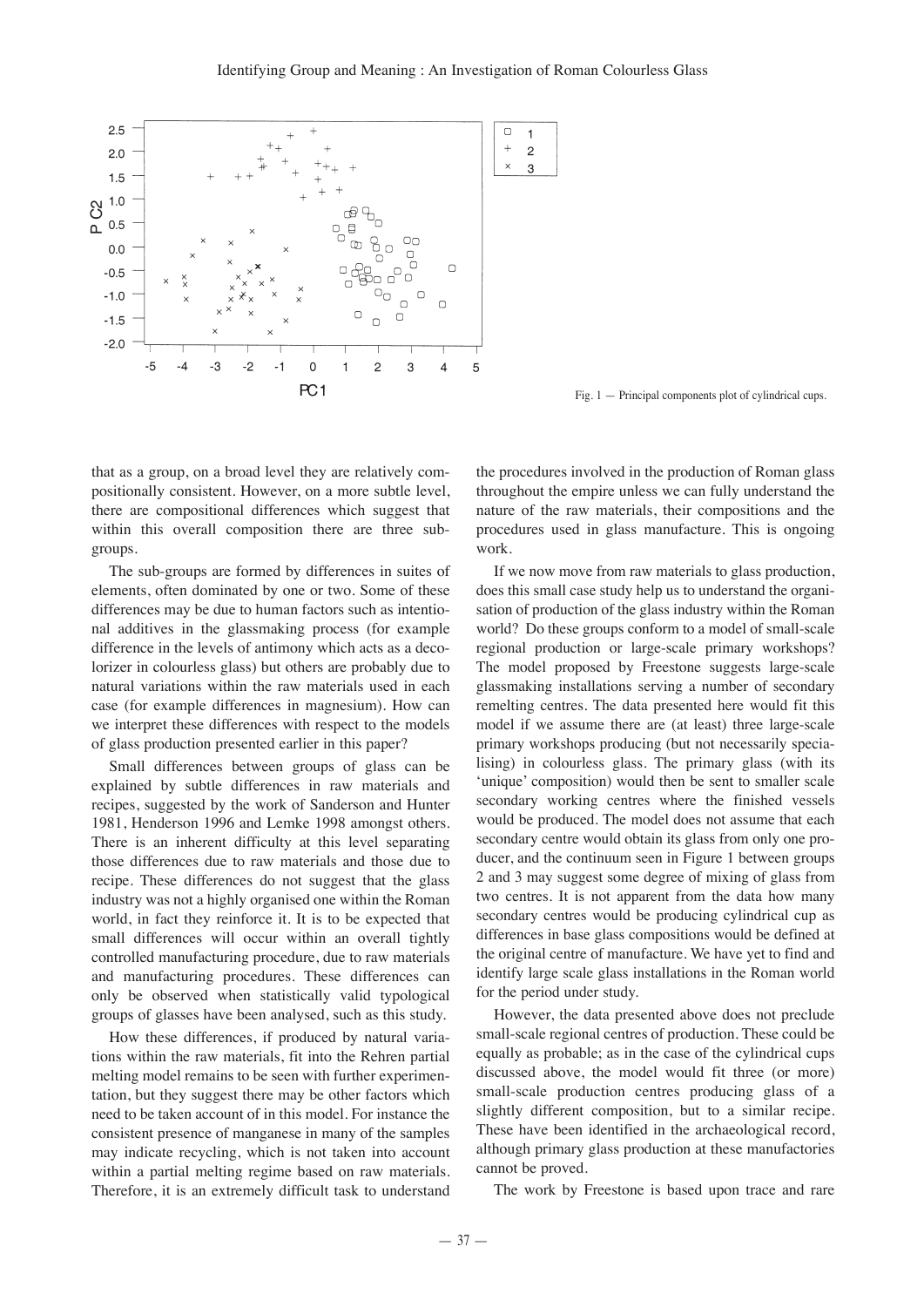earth element analysis and relates to a model based on the use of different sand sources. Therefore, trace element analysis on a subset of the data presented here may throw light upon the findings above. Further work is projected, but it should not be discounted that the presence of recycled material in the compositional analysis makes any interpretation complex.

These models are useful as they try and explain how and where glass was made in the Roman world. However, it is only through the use of a combined approach of analytical, typological and archaeological evidence that we will hope to understand the complex nature of the Roman glass industry. The data collected in this project is still in the preliminary stages of analysis; future results upon different colourless glass types may throw further light upon the development and organisation of the Roman colourless glass industry from the first to third centuries.

#### Acknowledgements

We are grateful to The British Academy and NERC for funding the analytical programme and to the many museums and archaeological units who allowed us to sample their glass. The following institutions provided the samples used in the analysis of the cylindrical cups: Archaeological Project Services, Heckington; Caerleon Legionary Museum; Royal Museum & Art Gallery, Canterbury; Chester Archaeological Service; Colchester Museum Service; English Heritage Midlands; Gloucester Museum; Jewry Wall Museum, Leicester; City of Lincoln Archaeological Unit; Oxford Archaeological Unit; Verulamium Museum; Wakefield Museum; Winchester Museums Service; York Archaeological Trust. We are also grateful to the late Dr A.K. Hands who kindly allowed us to sample material from his excavations at Wilcote.

### Bibliography

- Baxter (M.J.), Cool (H.E.M.), Heyworth (M.P.), Jackson (C.M.) 1995, " Compositional variability in colourless Roman vessel glass ", *Archaeometry* 37, 1995, p. 129- 141.
- Bidwell (P.) 1999, " A survey of pottery production and supply at Colchester ", in Symonds (R.P.), Wade (S.), *Roman pottery from excavations in Colchester, 1971- 86, Colchester Archaeological Report* 10, Colchester, 1999, p. 488-499.
- Cool (H.E.M.), Price (J.) 1995, *Roman glass vessels from excavations at Colchester 1971-1985, Colchester Archaeological Report* 8, Colchester, 1995.
- Follmann-Schulz (A.B.) 1991, " Fours de verriers romains dans la province de Germanie inférieure ", in Foy (D.), Sennequier (G.) eds, *Ateliers de Verriers de l'Antiquité à la Période Pré-Industrielle, Actes des Journées d'étude de l'AFAV (Rouen 1989)*, Rouen, 1991, p. 35-41.
- Foy (D.) 1991, " Ateliers de verriers de l'Antiquité et du haut Moyen Age en France: méthodologie et résultats, un état de la question ", in Foy (D.), Sennequier (G.) eds, *Ateliers de Verriers de l'Antiquité à la Période Pré-Industrielle, Actes des Journées d'étude de l'AFAV (Rouen 1989)*, Rouen, 1991, p. 55-73.
- Freestone (I.C.) 1992, " Theophilus and the Composition of Medieval Glass ", in Vandiver (P.B.), Druzik (J.R.), Wheeler (G.S.), Freestone (I.C.) eds, *Materials Issues in Art and Archaeology III. Materials Research Society*, Pittsburg, 1992, p. 739-746.
- Freestone (I.C.), Ponting (M.), Hughes (M.J) 2002, " Origins of Byzantine glass from Maroni Petrera, Cyprus ", *Archaeometry* 44, 2002, p. 257-272.
- Glaitzsch (W.) 1991, " Fours de verriers romains en forêt de Hambach", in Foy (D.), Sennequier (G.) eds, *Ateliers de Verriers de l'Antiquité à la Période Pré-Industrielle, Actes des Journées d'étude de l'AFAV (Rouen 1989)*, Rouen, 1991, p. 41-45.
- Gorin-Rosen (Y.) 2000, " The ancient glass industry in Israel: summary of finds and new discoveries ", in Nenna (M.-D.) ed., *La Route du Verre: Ateliers primaires et secondaires de verriers du second millénaire av. J.-C. au Moyen-Age*, *Travaux de la Maison de l'Orient Méditerranéen* 33, Lyon, 2000, p. 49-64.
- Hawthorne (J.G.), Smith (C.S.) eds 1979, Theophilus, *On Divers Arts*, New York, 1979.
- Henderson (J.) 1996, " Scientific analysis of selected Fishbourne vessel glass and its archaeological interpretation ", in Cunliffe (B.W.), Down (A.G.), Rudkin (D.) eds, *Chichester excavations IX, Excavations at Fishbourne 1969-1988*, Chichester, 1996, p. 189-192.